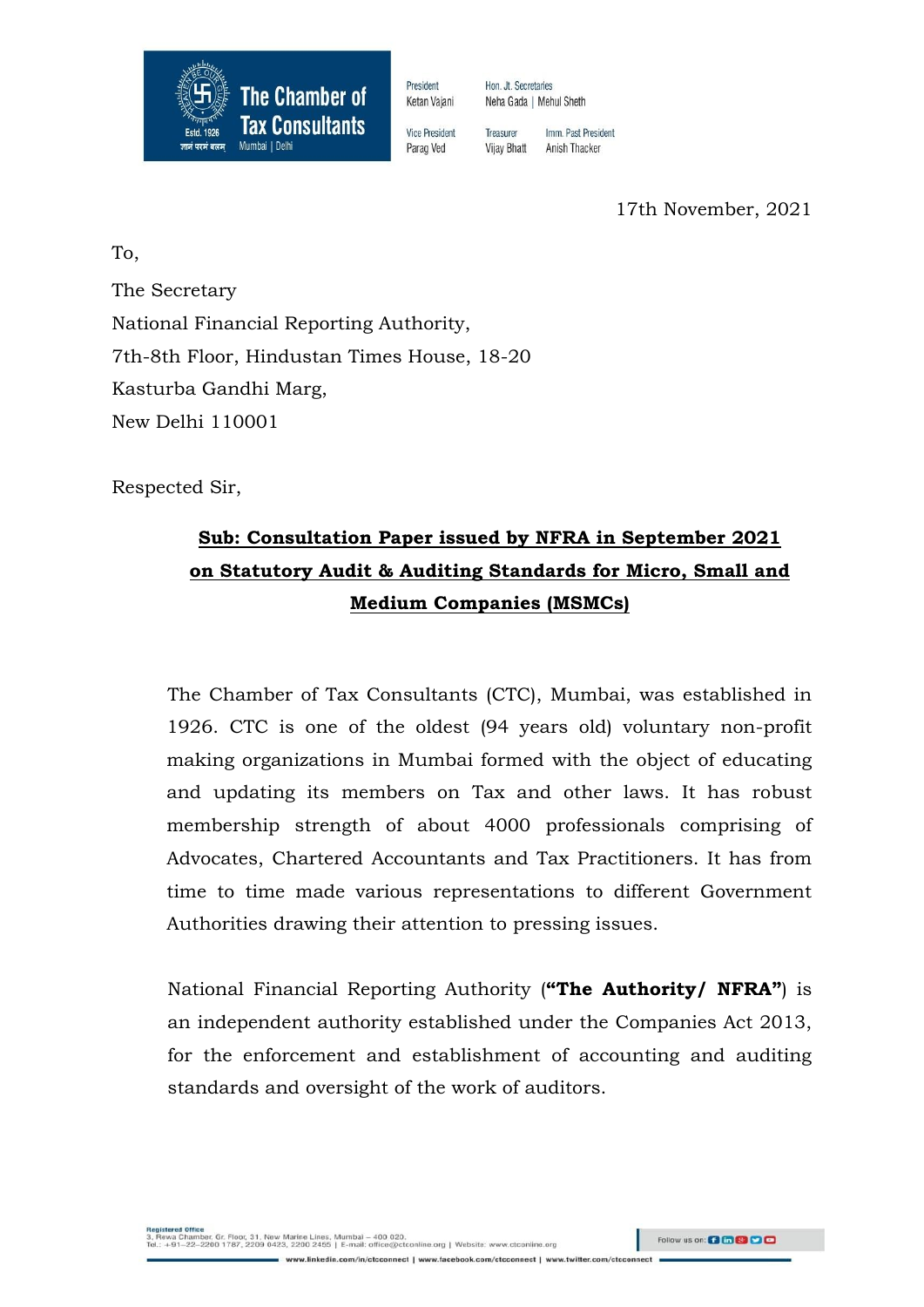

President Hon Jt Secretaries Ketan Vaiani Neha Gada | Mehul Sheth

Vice President Parag Ved

Treasurer Imm Past President **Vijay Bhatt** Anish Thacker

The Authority has issued consultation paper on 29<sup>th</sup> September 2021 for granting exemption from statutory audit to Companies having net worth below Rs. 250 crores.

## **NFRA Observations:**

- 1. The Consultation Paper has discussed following broad parameters amongst other things for exempting the Micro, Small and Medium Companies ( MSMCs) having net worth below Rs.250 crores from the mandatory statutory audit under Companies Act 2013;
- **(i) Most of the Companies incorporated are Private Companies:** Consultation papers states that 94.93% of the Companies incorporated are One Person company or Private Company.
- (ii) **Low Percentage of compliances for Annual filing with MCA**;

It is stated that 52.48% of the Companies have done their annual filing with MCA for FY 2018-19, a low percentage compliance with a critical statutory filing even after two years from the end of the reporting period indicates perhaps a lack of adequate accounting professionals with many of these companies,

(iii) **Most of the companies have prepared their Accounts under AS Frame work**:

Of the 52.48% of the filing done, 97.09% ( i.e 50.95%) have submitted their financial statements prepared under Companies ( Accounting standards) Rules 2006 ( AS Frame Work) ,

(iv) **Most of the companies who have filed their accounts have net worth below Rs. 250 cr**.

out of the 52.48% of the filings made 99.41% (i.e 52.17%) of the companies have reported net worth below Rs.250 crore,

## (V) **Large company reported NIL payment to Auditors:**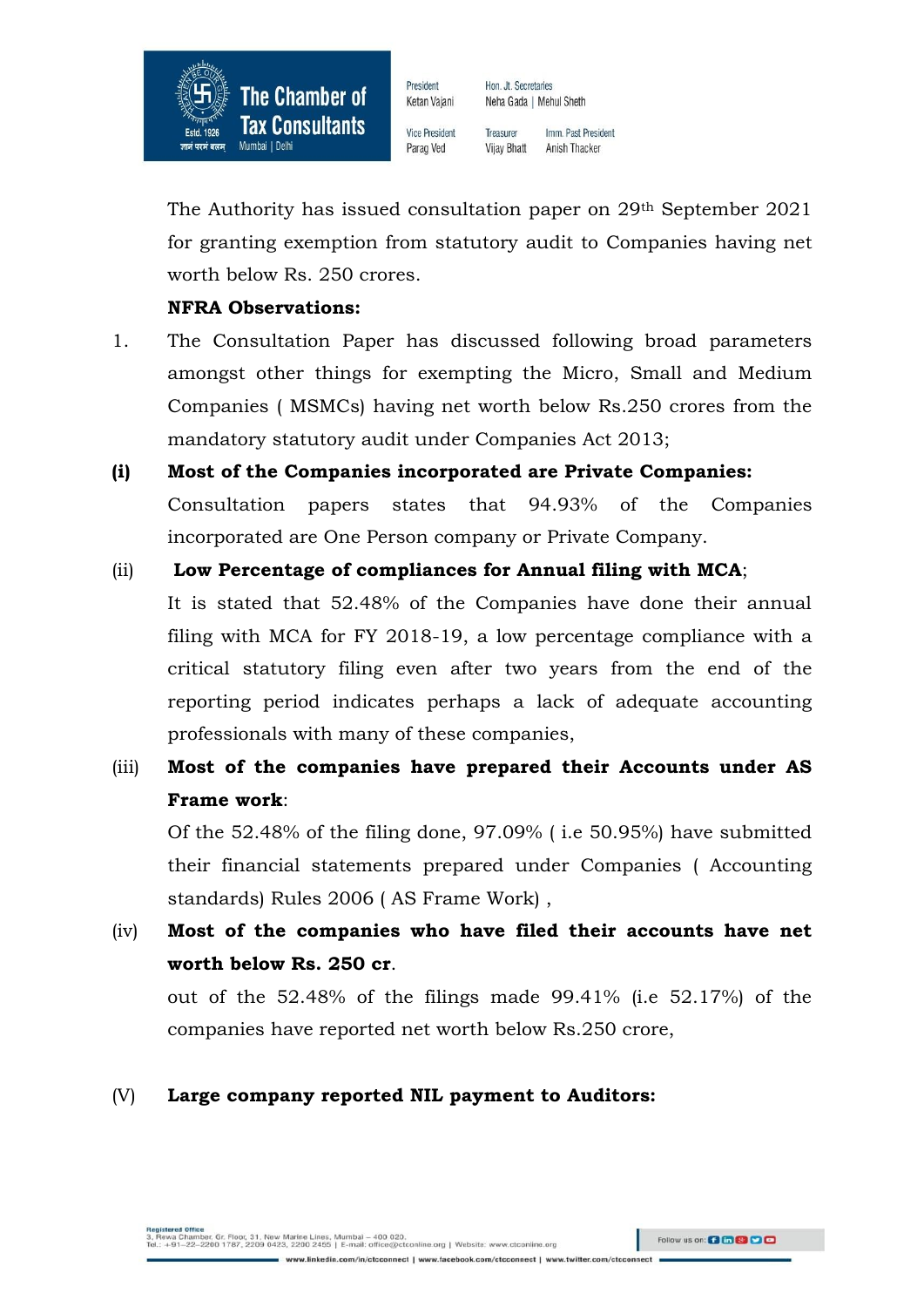

Ketan Vaiani Vice President Parag Ved

Neha Gada | Mehul Sheth Treasurer Imm. Past President

Hon, Jt. Secretaries

**Vijay Bhatt** Anish Thacker

Large companies nearly 30.26% (i.e 15.88%) have reported NIL payments to Auditors indicating data input error due to lack of adequate accounting professionals with many of these companies

## (vi) **Many Companies have NIL Turnover:**

34.67% of the companies have NIL turnover

(vii) Limited Users of General Purpose Financial Statements (GPFSs) of MSMCs:

A large number of companies have very low or NIL indebtedness, which indicate low risk to large public interest. There is likely to be very limited number of users of GPFSs of these companies. Stakeholders of Private Limited Companies are unlikely to depend upon GPFSs for much of the financial information they need. Lenders, if any such as banks have special requirements that are not within the purview of GPFSs.

## (ix) **Auditing threshold already available in India tax Laws:**

Tax Audit has been dispensed with turnover of upto Rs.10 crores subject to certain conditions and GST audit has been completely done away with.

In the backdrop of the above consultation paper it is necessary to understand the Role of NFRA as defined under the Companies Act, 2013:

## **Role of NFRA**

Section 132(2) of Companies Act, 2013 prescribes the broad role the NFRA is expected to play which are as follows:

(i) make recommendations to the Central Government on the formulation and laying down of accounting and auditing policies and standards for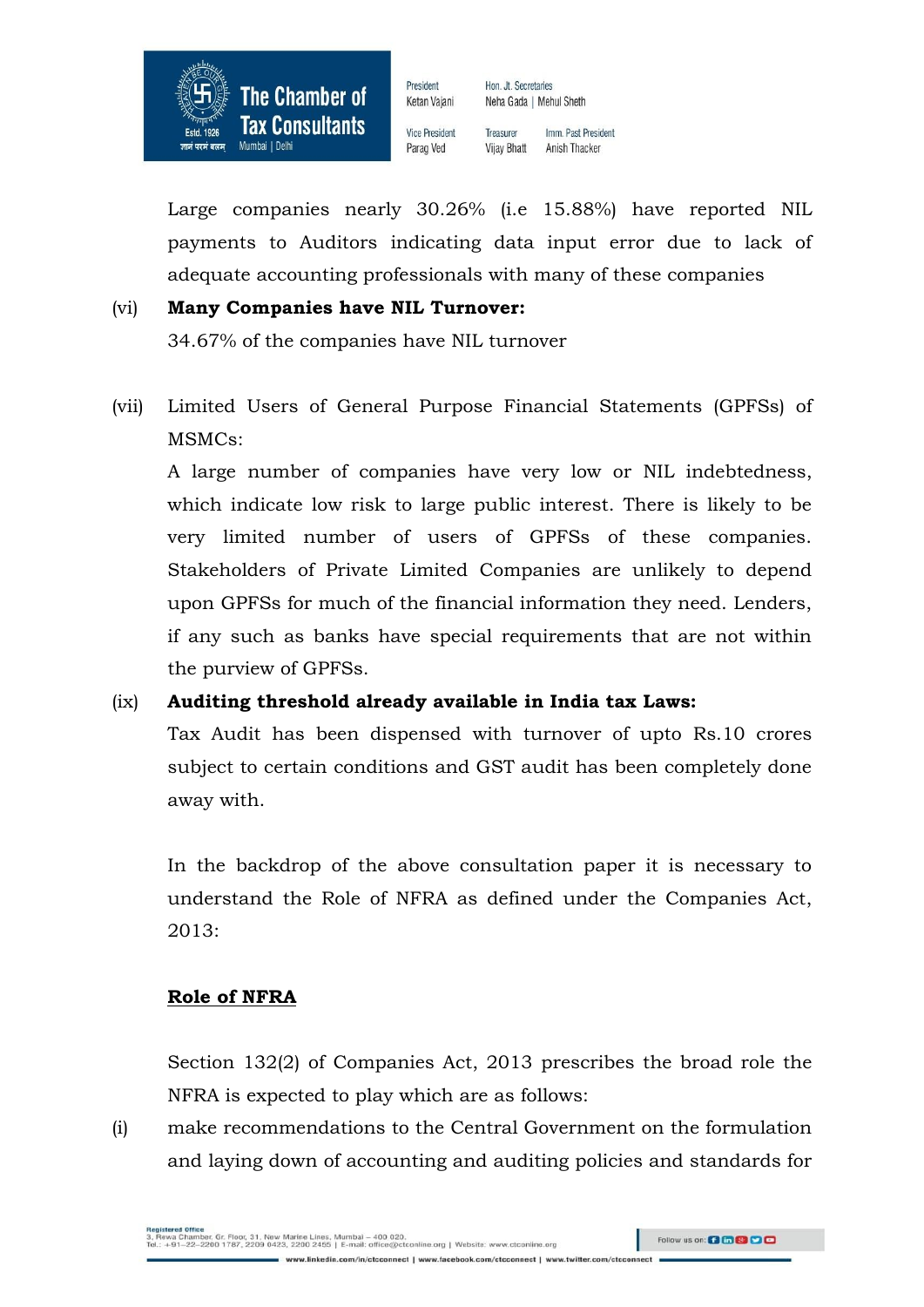

Vice President Parag Ved

President

Ketan Vaiani

Treasurer Imm. Past President **Vijay Bhatt** Anish Thacker

adoption by companies or class of companies or their auditors, as the case may be;

- (ii) monitor and enforce the compliance with accounting standards and auditing standards;
- (iii) oversee the quality of service of the professions associated with ensuring compliance with such standards, and suggest measures required for improvement in quality of service and such other related matters as may be prescribed; and
- (iv) perform such other functions relating to above as may be prescribed.

NFRA Rules 2018, more particularly, Rule 4 specifies the functions to be performed by NFRA.

Rule 4(1) states that, it shall protect the interests of investors, creditors and others associated with the companies or bodies corporate governed by it by establishing high quality standards of accounting and auditing and exercising effective oversight of accounting functions performed by the companies and bodies corporate and auditing functions performed by auditor.

Rule 4(2) provides that in particular the Authority shall:

- (i) maintain details of particulars of auditors appointed in the companies and bodies corporate covered by it
- (ii) recommend accounting standards and auditing standards for approval by the Central Government;
- (iii) monitor and enforce compliance with accounting standards and auditing standards;
- (iv) Oversee the quality of service of the professions associated with ensuring compliance with such standards and suggest measures for improvement in the quality of service;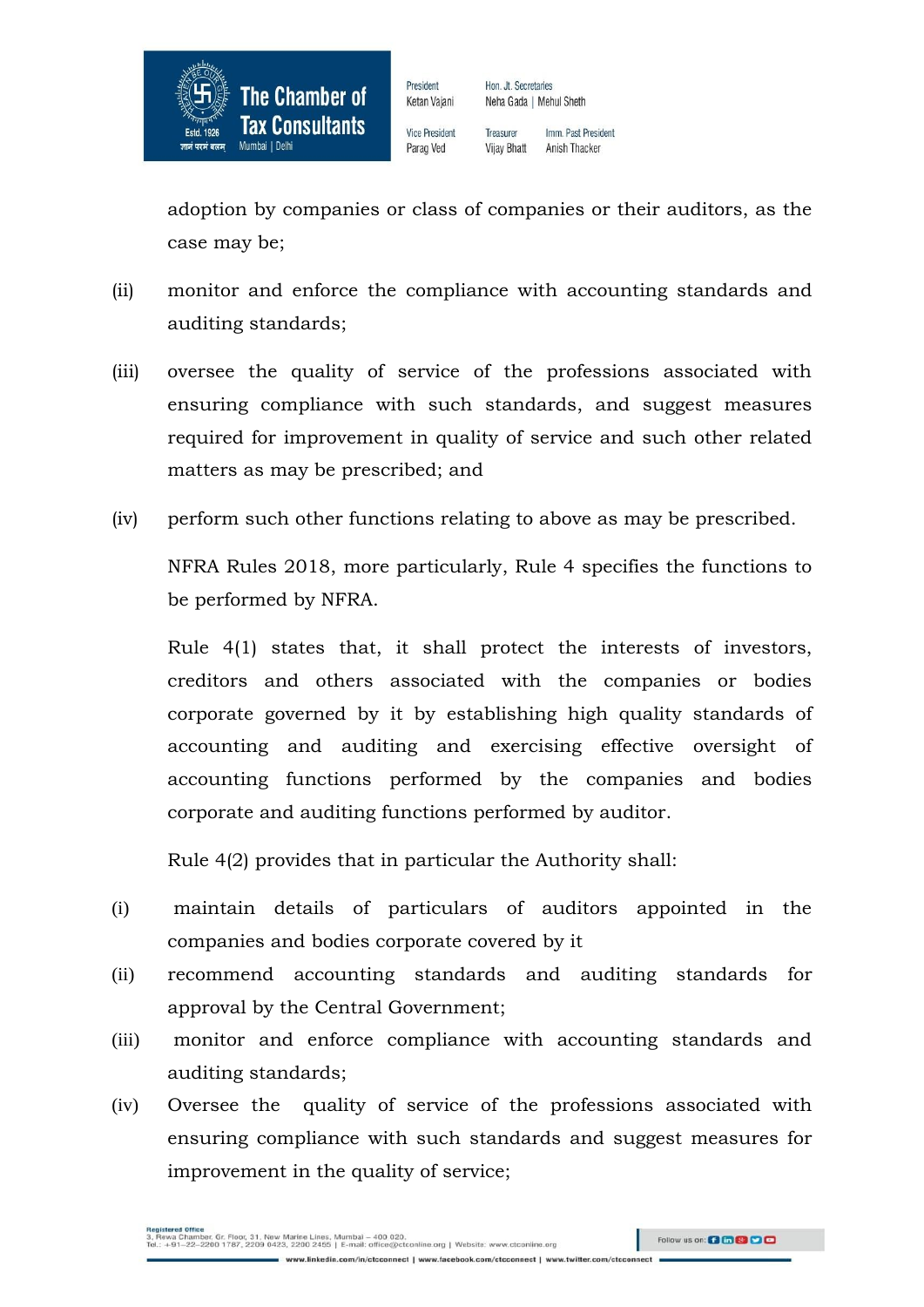

Vice President Parag Ved

President

Ketan Vaiani

Treasurer Imm. Past President **Vijay Bhatt** Anish Thacker

- (v) promote awareness in relation to the compliance of accounting standards and auditing standards;
- (vi) co-operate with national and international organizations of independent audit regulators in establishing and overseeing adherence to accounting standards and auditing standards; and
- (vii) perform such other functions and duties as may be necessary or incidental to the aforesaid functions and duties.
- 2. Before we proceed to answer to the relevant questions raised by the Authority based on what has been discussed broadly in above paras it is necessary to understand the following points ;
- (i) It is not clear it is not clear that the consultation paper put up in public domain whether comes within the purview of the Authority.
- (ii) It appears that the Data used by NFRA is inadequate & incomplete, as also the Analysis done based on the preliminary incomplete data is primitive and is self serving in nature and appears to be lopsided.
- (iii) It appears that the entire formation of opinion or discussion in consultation paper is based on the data obtained from MCA website which states that only 52.48% the companies have done their annual filings with MCA for FY 2018-19 up to June 21 only. At the outset One needs to understand reasons for such low filings and accuracy of data.

It is also to be noted that companies are more concerned with compliance of Annual filing with MCA. There are possibilities of disclosure issues in the necessary predefined forms uploaded by the Companies, which needs to be analyzed or investigated before relying on the data. What really needs to be seen is the Audited Annual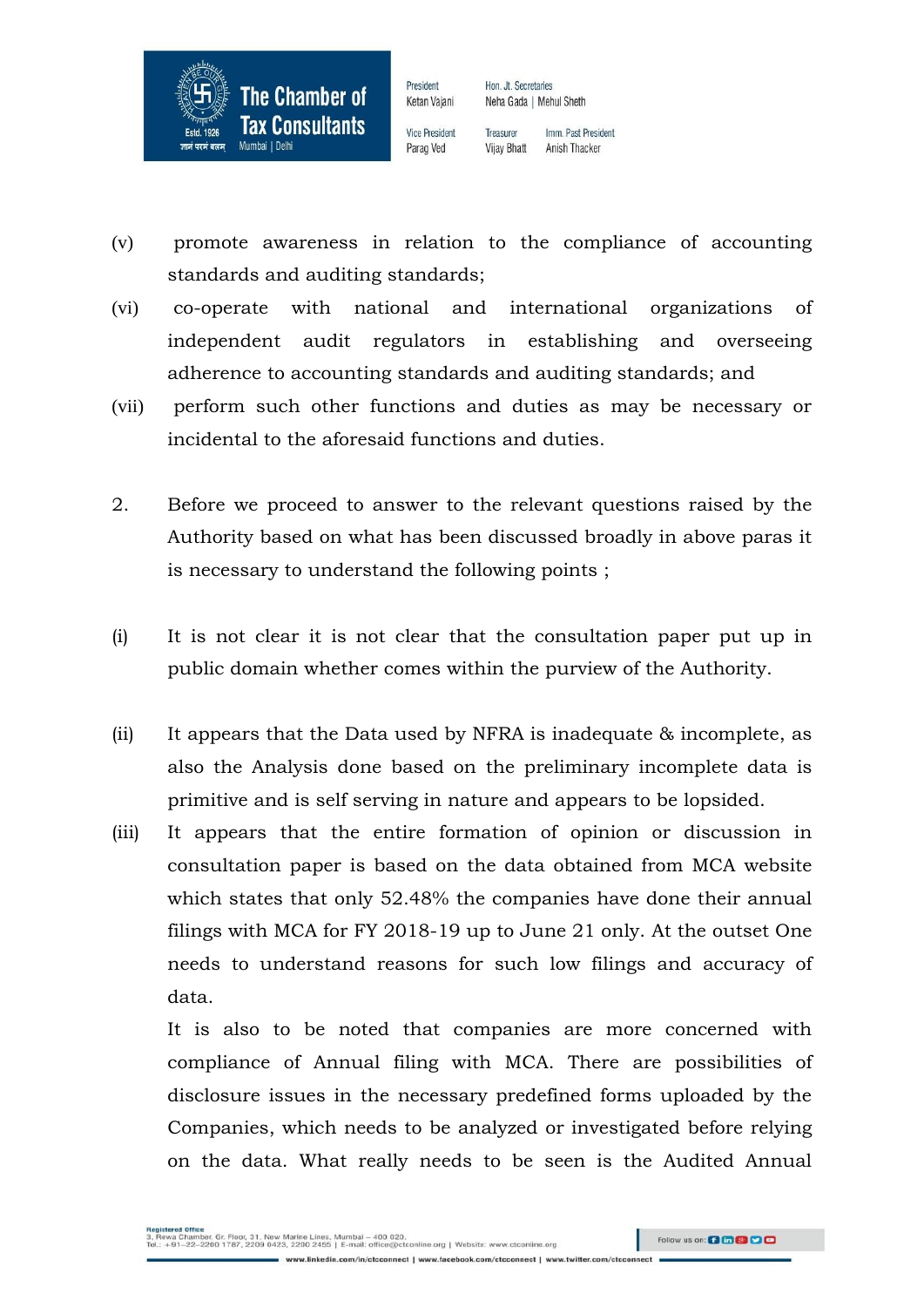

President Ketan Vaiani

Vice President

Parag Ved

Treasurer Imm. Past President **Vijay Bhatt** Anish Thacker

Hon, Jt. Secretaries

Neha Gada | Mehul Sheth

Accounts of the Companies rather than the Annual Returns before drawing any conclusions. It is pertinent to note that it is the responsibility of the management of a company to file Annual return and follow compliances under Companies Act, and "accounting Professionals" have no role to play. Further it is to be noted that there are stringent penalties prescribed for non filing of Annual Accounts with the Ministry Of Corporate Affairs (MCA). So it is unlikely that such a large number of companies have missed on the said dead lines. Further Registrar Of Companies (ROC)/ MCA is very vigilant in initiating necessary action against such companies.

- (iv) In the consultation paper it has been stated that certain companies have NIL turnover. It may be noted that there are likely chances that such companies may be service oriented companies, Investment companies, companies having only renting of property and other such companies which may not have turnover. These companies may have other income or other operating Income, which needs to be considered. There are many companies which make strategic investments which are long term in nature and doesn't yield any income on regular basis. Also there are companies which have got long gestation period before it commences its operations. Hence there are multiple reasons for companies not having income.
- (v) It is to be noted that in cases where companies are non operational as mentioned in the consultation paper, the Registrar of Companies is vigilant and is striking off the name of such companies, as a result it looses its existence. The MCA has struck of 3 lakh plus companies in last few years. Thus the data in consultation paper seems to be in contradiction to the actions taken by Registrar of Companies.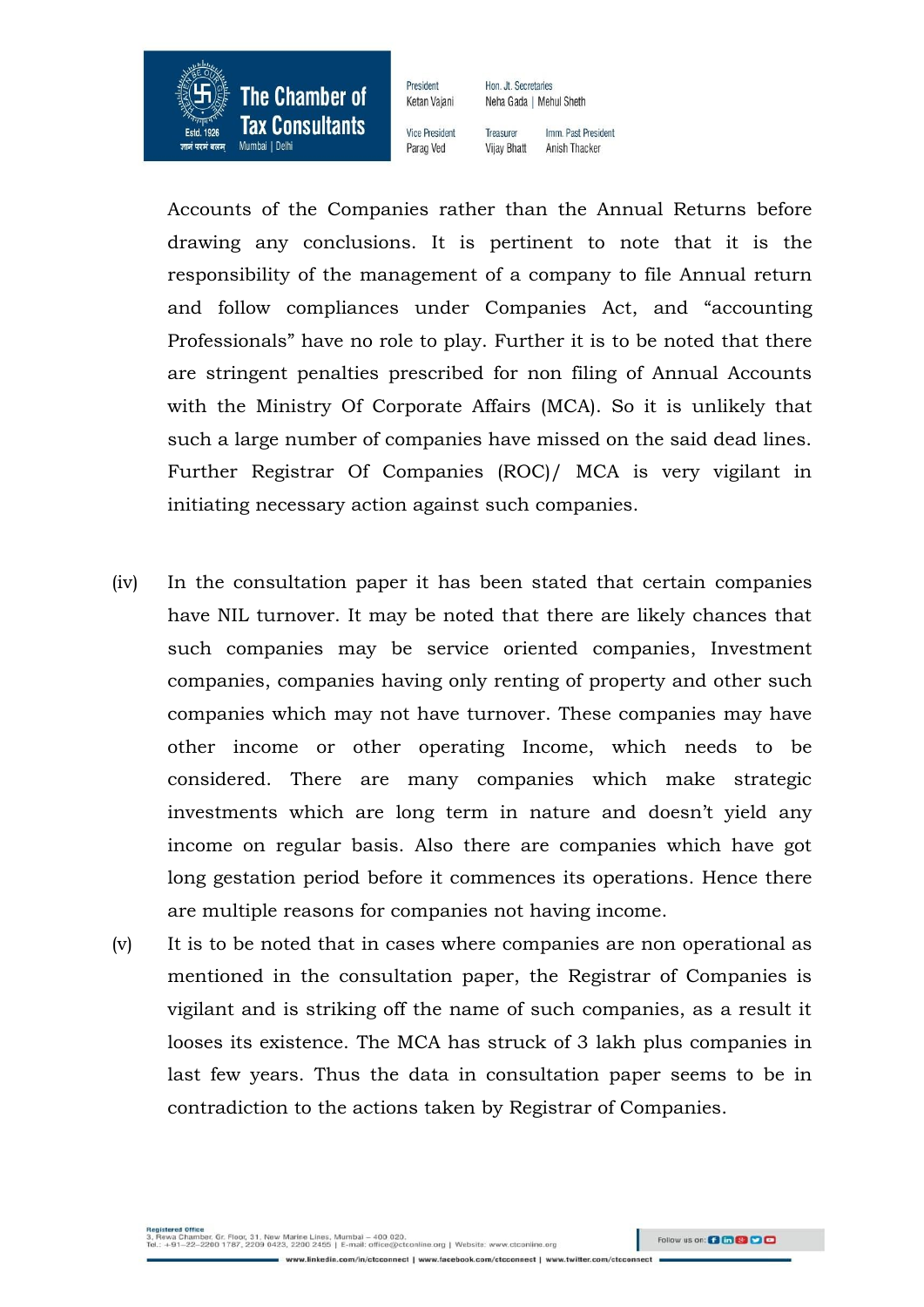

Vice President Parag Ved

President

Ketan Vaiani

Treasurer Imm. Past President **Vijay Bhatt** Anish Thacker

- (vi) It has been mentioned that 30.26% have reported NIL payments to Auditors. It has also been mentioned that there could be data input error. It's a big error and hence authenticity of the data is questionable. Based on such erroneous data a far reaching conclusion can not be drawn.
- (vii) The rationale of net worth of Rs.250 crores considered by the Authority for treating private companies as MSMCs itself is not appropriate. Companies having net-worth of less than Rs.250 crores can also have asset base, Debts & liabilities and/ or turnover of over Rs.250 crores. Thus it could have higher asset base, liabilities and higher turnover, even exceeding Rs. 250 cr which on the contrary warrants conducting of statutory audit rather than granting an exemption from conducting statutory Audit.

Moreover net worth criteria considered for IND AS adoption may not be relevant for the purpose of exemption from mandatory statutory audit of such companies. Company with lesser net worth can have large turnover or debt and other public interest as reflected in this paper itself.

It is stated in the consultation paper that, out of total 603,055 companies that have made filings with MCA, 99.41% companies (i.e 599487 companies) have reported net worth below Rs. 250 Cr that means only 3537 companies are subject to audit. This will virtually rule out statutory audit of Companies, is that the intention of the Paper?

(viii) Audit fees as a Cost can't be the only factor to be considered for preparation of financial statements. The benefits which the audited financial statements gives to lenders / tax authorities / vendors /investors etc apart from the fiscal discipline it brings, as also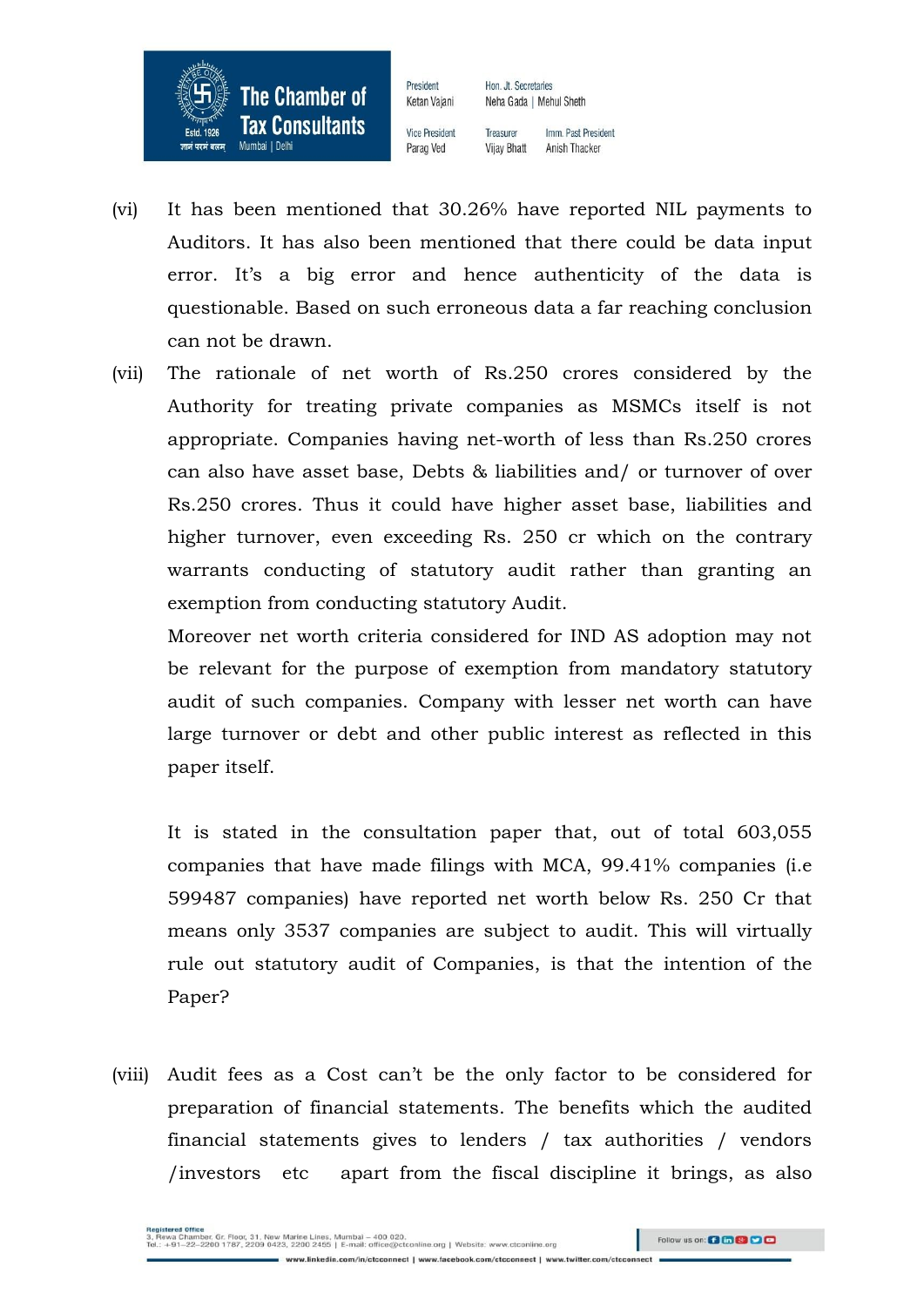

Vice President Parag Ved

President

Ketan Vaiani

Treasurer Imm Past President **Vijay Bhatt** Anish Thacker

potential of fund raise etc. have not been considered. Audited GPFS gives more credibility than the unaudited GPFS. There are various qualitative factors which gives credence to the GPFS and such criteria's can not be compared with the cost.

- (ix) Application of Accounting Standards is mandatory and therefore its of paramount importance that the Accounting Standards are complied with. Due to audit being mandatory, there is discipline amongst the companies in terms of compliance of Accounting Standards. Also Auditing Standards being mandatory for Auditor of company, Auditor has to mandatorily do certain audit procedures such as external confirmation, risk assessment, assessment of controls etc. This indirectly forces companies to have financial discipline. Therefore there is huge benefit of audit and it gives more credibility to GPFS.
- (x) From the consultation paper itself, it is noted that in other developed countries of the world, only small Companies are exempt and not MSMCs as defined in this Paper. In the developed countries criteria that have been adopted for determining smaller companies are based on Turnover, Balance sheet total , Number of employees etc and that to having very low threshold limit than the threshold of Rs.250 cr based on the net-worth of the companies have been considered in this paper .

Also the moot question is that even the lower thresholds considered in developed countries, can the same be considered even for India? The whole regulatory, ethical & compliance ecosystem and background are different in developed Countries as compared to India.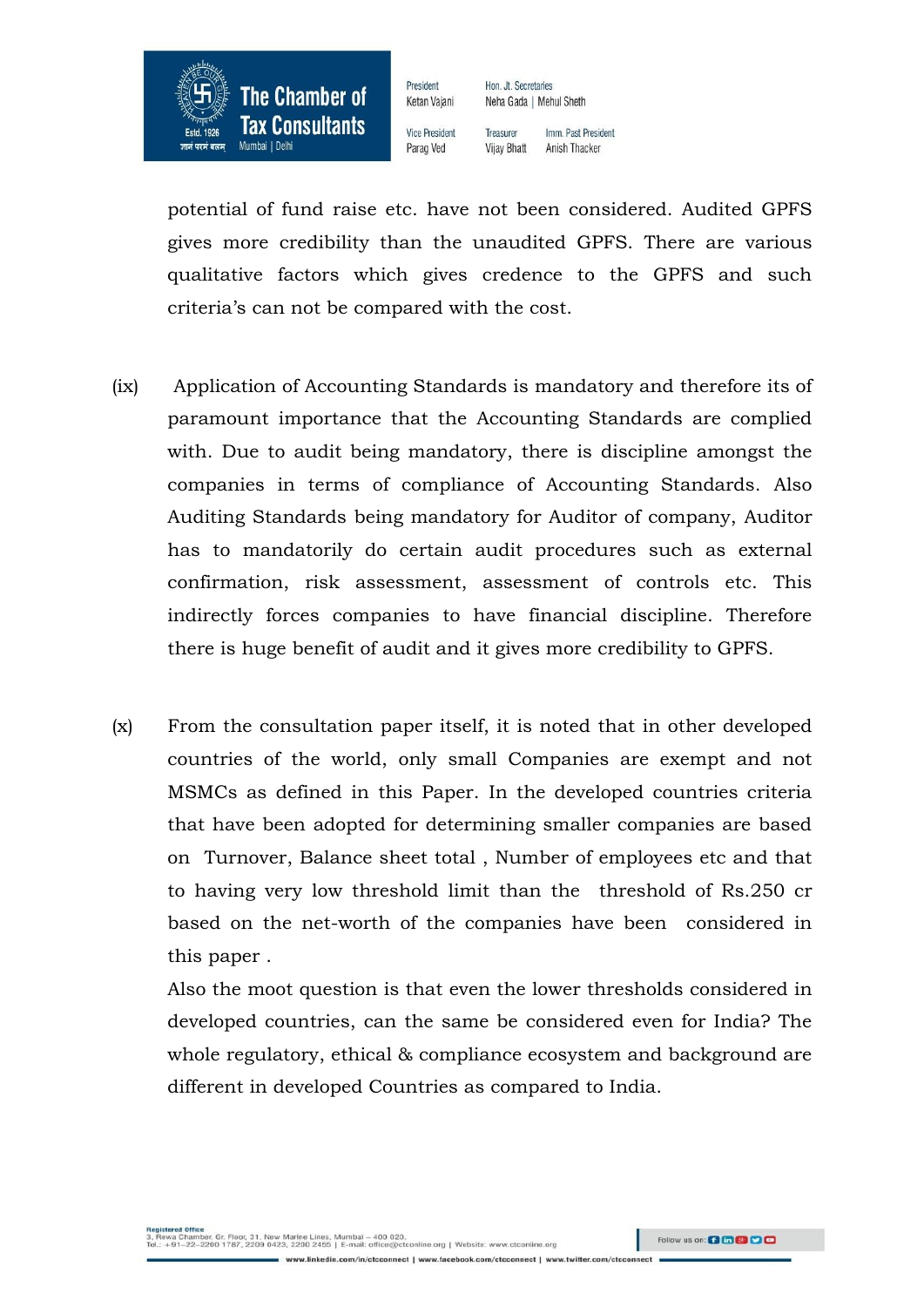

Vice President Parag Ved

President

Ketan Vaiani

Treasurer Imm. Past President **Vijay Bhatt** Anish Thacker

The fact that even the criteria and thresholds used in the developed world countries are not considered in this Paper despite being discussed,

- (xi) Audit was prescribed way back in 1857, i.e. almost 164 years back, hence there is definitely a sound rationale for introduction of Audit. Statutory audit mitigates risk of other stakeholders while dealing with Corporate entity having limited liability like other than promoter shareholders , bankers , regulators , vendors etc
- (xii) It has to be noted that many such companies having net worth of Rs.250 crores may have potential to raise funds either from domestic markets or from abroad. So once corporate structure has been adopted, following up of the accounting standards and principles become imperative to make GPFSs more reliable, comparable and credible. If a company which has not done audit for numbers of years decides to raise funds from Banks / capital markets etc then getting a audit done afresh for many years would be difficult, if not impossible. Specially how would the true & fair view of opening balances of assets, liabilities & reserves be established in an unaudited company assuming no audit done for many years.
- (xiii) For the purpose of Income Tax Act , there is increase in threshold limit for the purpose of conducting tax Audit upto Rs.10 cr and Audit under GST Act has been done away with. Please note that Audit under income Tax Act and GST Act is more in the nature of compliance of the provisions of the respective laws. The whole purpose here is whether items of Income and Expenditure has been rightly offered/claimed in the return of Income for the purpose of income Tax Act. Further under GST Act, companies are required to do exhaustive reconciliation of its sales and purchases on a month to month basis. It has to reconcile its data with the vendors. The whole purpose is to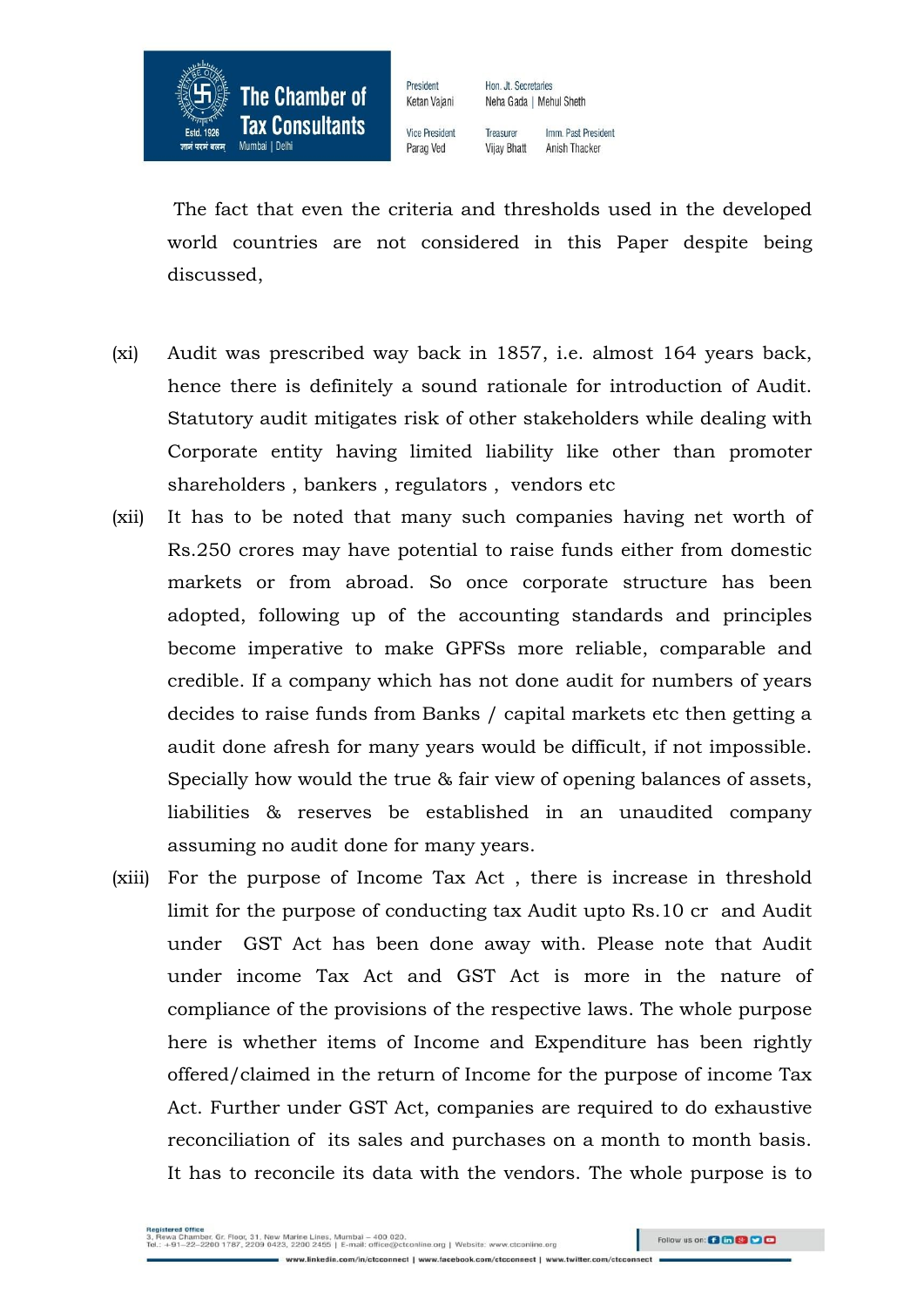

Vice President Parag Ved

President

Ketan Vaiani

Treasurer Imm. Past President **Vijay Bhatt** Anish Thacker

ensure that GST has been correctly levied, input credit has been rightly claimed and sales have been properly shown. Since exhaustive process has been laid out in GST returns, GST audit was done away with in order to reduce compliance burden. It has a very limited application as the Government is the major stakeholder. The same can not be compared with the statutory audit which is more concerned with reliability and transparency of GPFSs. Here there are many stakeholders apart from promoters viz. creditors, lenders, banks, Govt, foreign Companies etc. who rely on the GPFSs. In fact they only rely on audited financial statements.

(xiv) The rationale that doing away with audit will lead to "Ease of doing business" is flawed, as audit was never a part of the World bank "Ease of Doing Business" survey and findings.

Ease of doing business should not be compromised by granting exemption to MSMCs from mandatory statutory audits. Also not doing an audit would on the contrary lead to challenges in doing business vis a vis difficulties in getting loans, less reliability of tax authorities on the Books of the entity . Lower reliance of vendors in doing business with such entity.

### **3. Rationale for Audit regardless of size of the Company**

The choice of form of business enterprise is given to every entrepreneur. Those opting for the CORPORATE structure do so knowing the benefits of Limited Liability as well as the ease of changing owners through transfer of shares and the ease of accessing capital through secured borrowings as well as various investors ( not restricted to access to equity markets only). Hence when an entrepreneur selects the corporate structure as against an LLP or a partnership he signs up for the associated compliances - knowing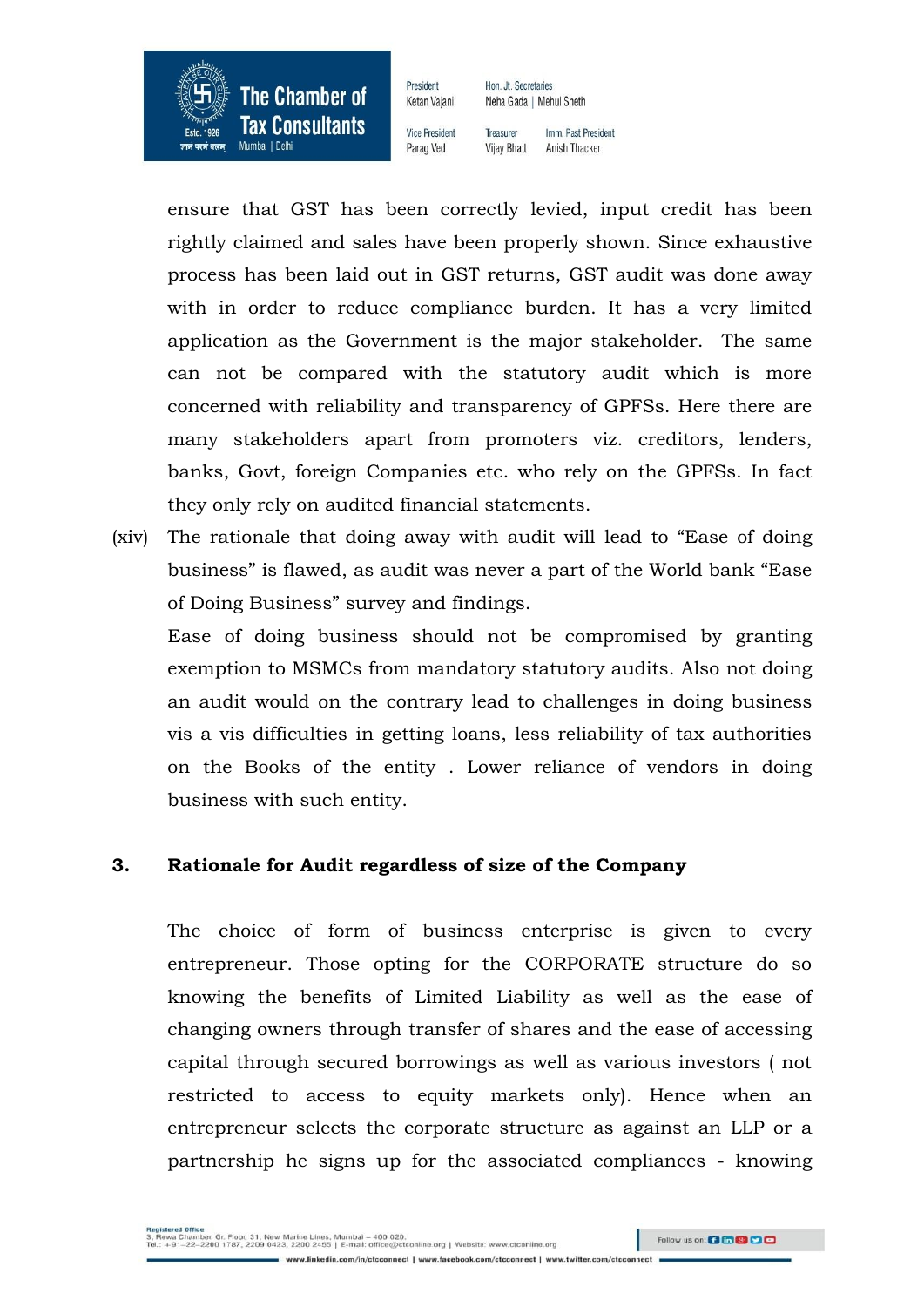

President Ketan Vaiani

Hon, Jt. Secretaries Neha Gada | Mehul Sheth

Vice President Parag Ved

Treasurer Imm. Past President **Vijay Bhatt** Anish Thacker

quite well the benefits that he gets from the corporate structure. In a corporate form even the compliance costs of ROC filings and other compliance costs are higher than non corporate entities which the promoters of the Companies are fully aware of.

Also there are legislative provisions which allow smaller companies that no longer need the benefits of the corporate form of business to convert themselves to LLPs and opting for lesser compliance.

The corporate structure necessarily calls for a distinction between owners and management and the stake holders are many – including lenders, investors and tax authorities, customers inviting tenders too – all of whom use General Purpose Financial Statements (GPFS). Such GPFS are also used by various Researchers and form the basis of data input for numerous projects dealing with economic or financial development. Hence an audit of these GPFS is merited. One cannot imagine the situation where the GPFS were unaudited and their credibility would be in question –as explained in this representation as well.

A larger investment is required in accounting systems. The intent of any legislation would surely not be to exempt companies from maintenance of accounting records and implementing financial control systems and if these are to be maintained then, keeping in mind complexity of accounting, the need to get them audited is almost as imperative. And we do not see any case for exempting entities of any threshold whatsoever from maintenance of books and control systems.

**Argument against**: today government is keen to encourage businesses have companies rather than other forms – but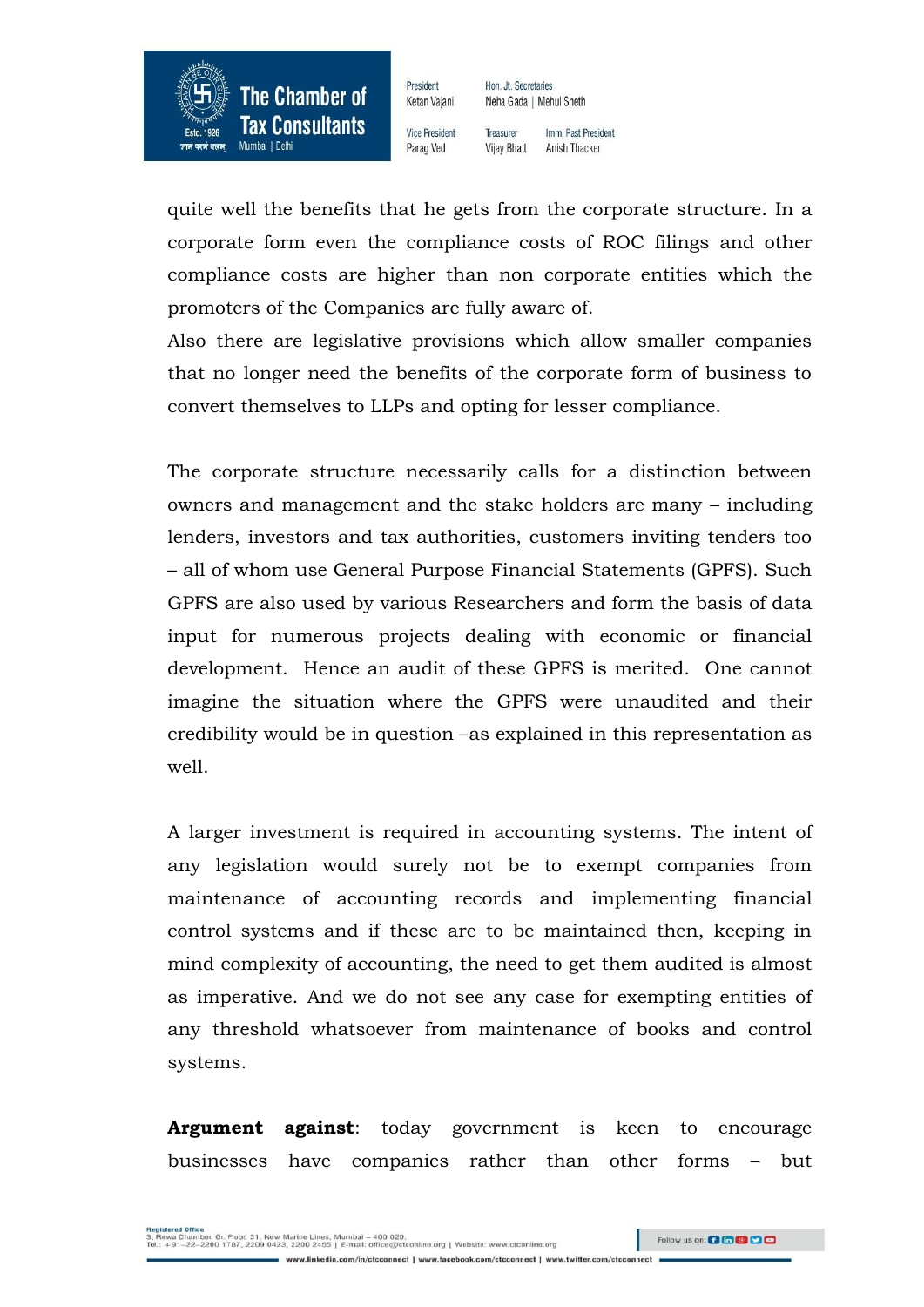

Vice President Parag Ved

President

Ketan Vaiani

Treasurer Imm. Past President **Vijay Bhatt** Anish Thacker

corporatization comes at a larger compliance cost and hence the number of new corporates is not increasing as much. Hence if we exempt them from an audit we will be able to encourage corporatization.

Answer to that: If you want to encourage corporatization and you feel audit is a bottleneck then what will be needed is exempting them from record keeping of any kind or keeping a very rudimentary form of records – and that is a risk which one cannot take because the stake holders in a company are larger. Complete freedom to keep accounting records or not or to keep in whatever way one wants with no checks and balances by any independent authority could create havoc – the very fact that investors and lenders have been insisting on corporatization is because there is a merit in filing of results in public domain and third party verification through Audits.

A view cannot be taken based on statistics which seem to suggest that many companies have not filed audited statements or that the auditors do not charge audit fees.

Any statistics which indicate a large number of cases with no audit fee would only mean that the data is not accurate. Also failure to file audited accounts may be not because audits were not done – the responsibility to file these is of the management. Unless there is an assurance that not only will there be no audit but also no need to file any returns, statements, reports or to even maintain books of accounts, this would be a very incomplete measure.

One needs to decide whether we can as an economy afford a situation of such a level of deregulation?

*Counter argument:* anyone who perceives need for an audit will get one done anyways – for banking, investor, lending purpose. Or for tax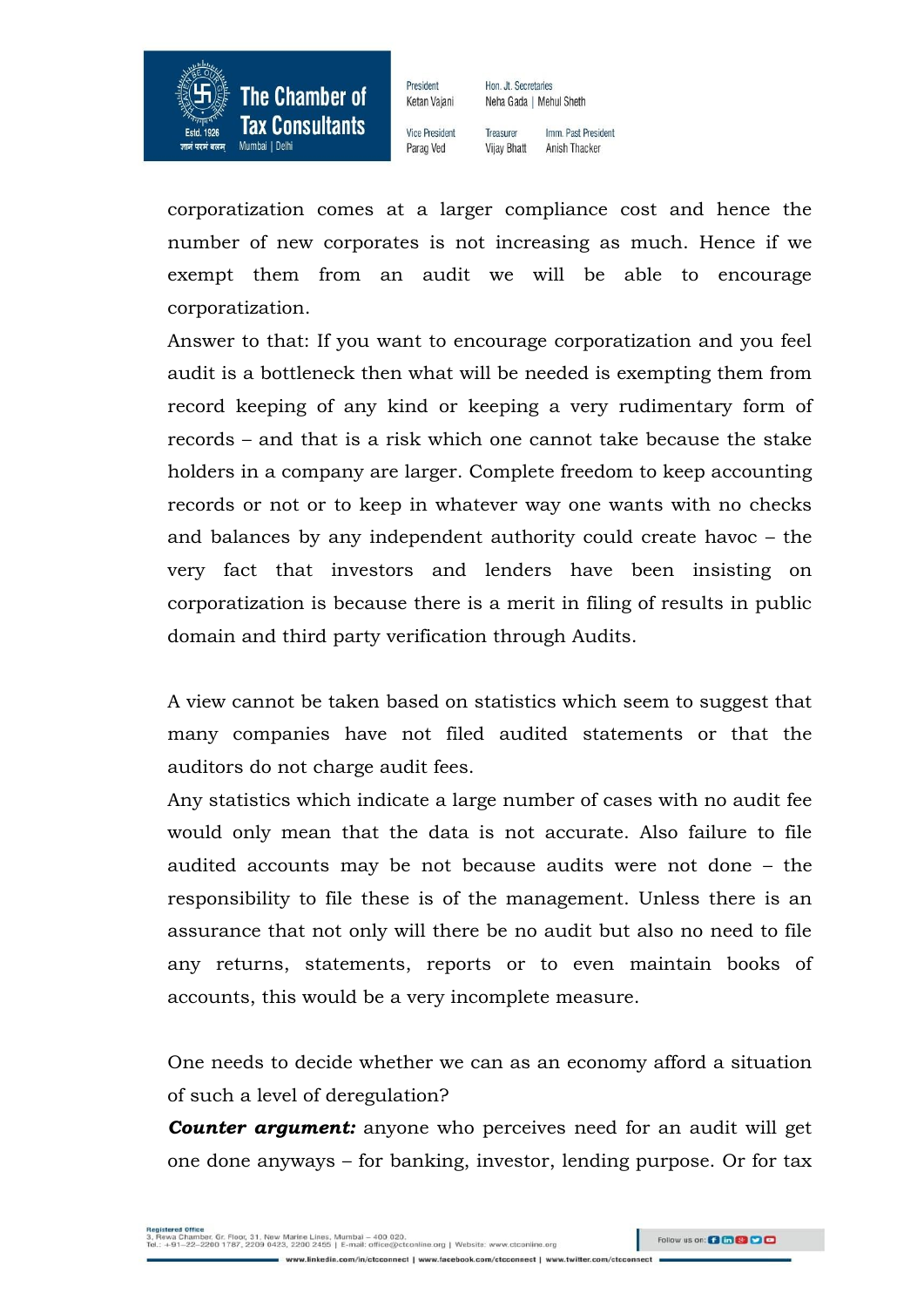

Vice President Parag Ved

President

Ketan Vaiani

Treasurer Imm Past President **Vijay Bhatt** Anish Thacker

if required. Why should law mandate compulsory audit for those who have no external stakeholders?

Answer: we have seen in the past that there is an overall credibility that a corporate sector carries in any country – and that is typically determined by the level of mandated regulation. Self regulation is almost often not looked at as the best form of regulation and particularly in countries where there have been documented frauds etc. India is an inbound investment destination and we need to attract capital from lenders and investors – and unless there is a framework in place which mandates regulation and which therefore speaks for the integrity of data provided, we would become a weak destination for such inbound investment, at-least from credible investment sources and we would attract investment from unregulated sources which could have huge economic ramification.

We do not want to a truncated audit to be sanctioned as it would take away the purpose. A CARO exemption is anyways provided for SMSC.

One cannot ignore the benefits of financial discipline that maintenance of accounts and audit thereof brings to a business.

One cannot do away with a provision merely because one feels it is not performed adequately – the former must be judged on merits of need and the latter can be strengthened if at all so needed.

Ease of doing business should be not in the form of lethargic record keeping – there are various other impediments which need to be cleared and business will be easy. The reporting bane is not from audit – corporate or Business India rues the amount of reporting mandated by tax laws – each asking for data in a different form and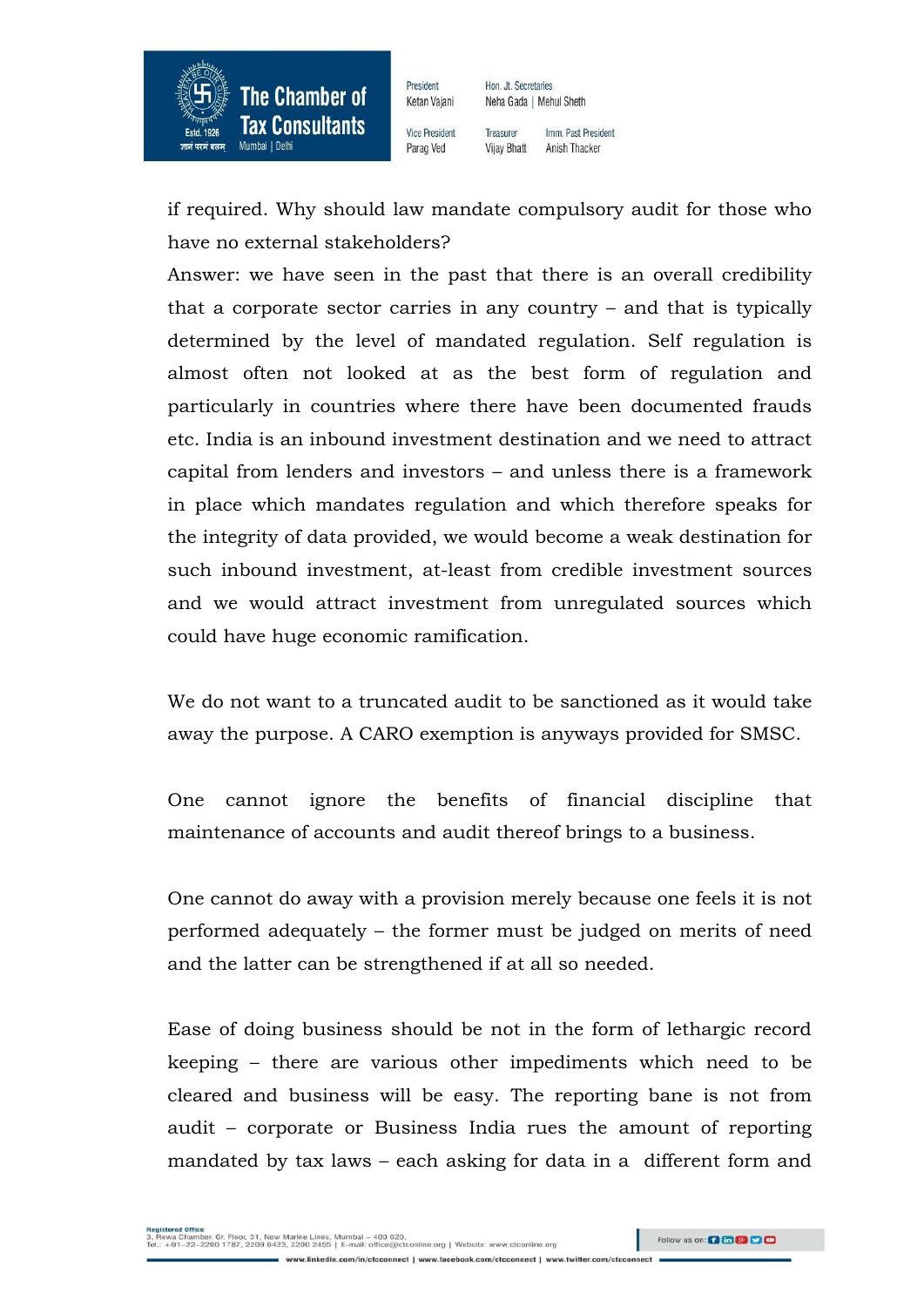

Vice President Parag Ved

President

Ketan Vaiani

Treasurer Imm. Past President **Vijay Bhatt** Anish Thacker

format – there is no issue with book keeping and audit as even the businessman realises the need for the same and the credibility it imparts to his operations.

Also India is in a development stage of start ups and one cannot overemphasize the need for start ups to be guided into correct record keeping and the same can be done best by mandating an audit by a third party professional – the need otherwise to present results in a self serving form cannot be overemphasized.

Hence it is suggested that the current system of audit for companies be kept as it is – knowing that any company that is too small in size would always have the option to move to a structure that requires lesser compliance and hence the sanctity of the corporate structure must be preserved.

4. In the back drop of what has been stated above we answer the questions raised by the Authority as under:

**Question No. 1** – "*Do you think that Micro, Small and Medium Companies (MSMCs) depending upon some criteria and threshold should be exempted from the mandatory statutory audit under Companies Act, 2013? If not, why not and if yes, what would be the criteria and thresholds for exemption*"?

### **Answer:**

In our view, granting exemption to MSMCs from Mandatory Statutory Audit under Companies Act 2013 would not be a good idea. As explained in detail hereinabove in the Preamble, we further propound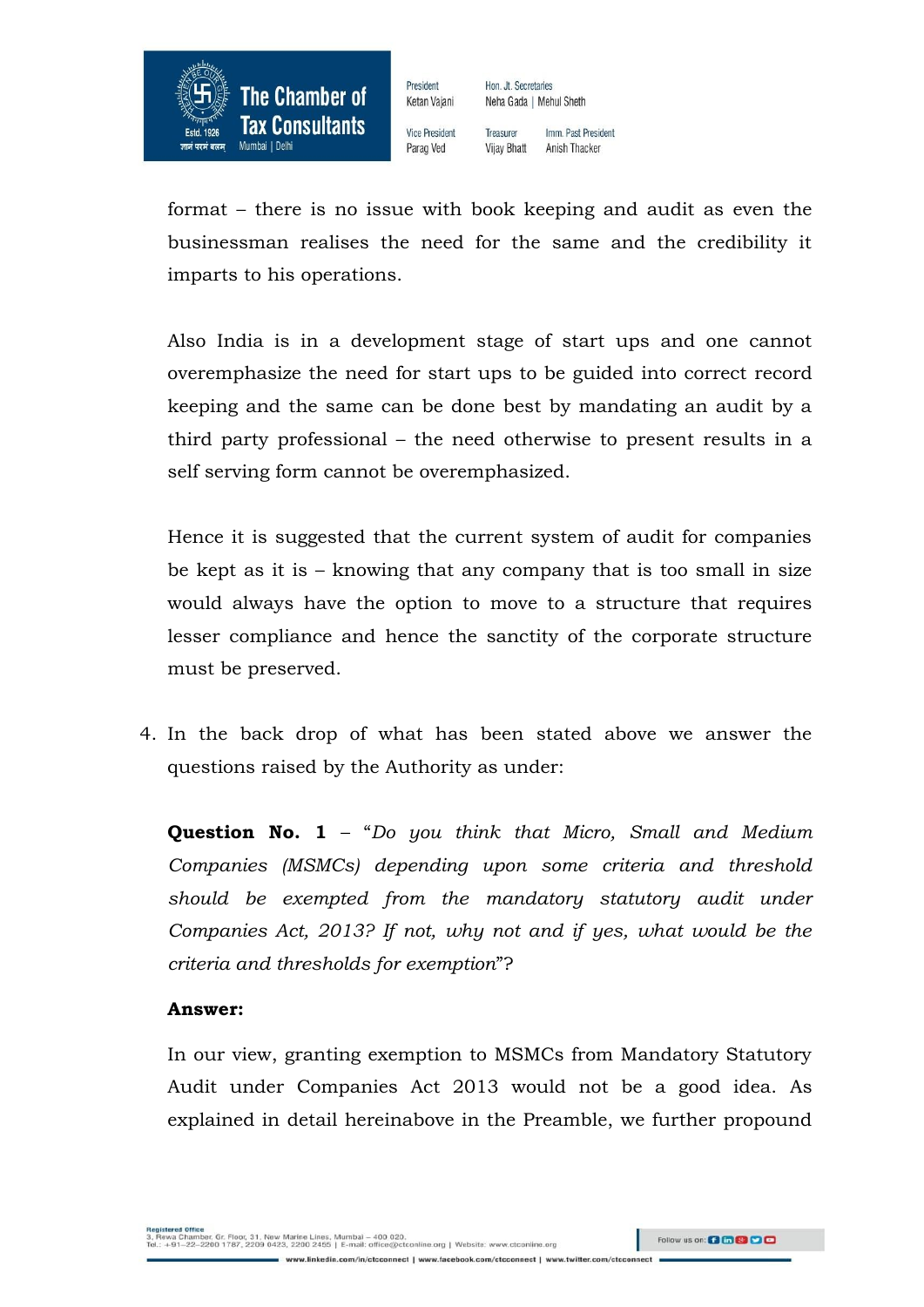

Vice President Parag Ved

President

Ketan Vaiani

Treasurer Imm. Past President **Vijay Bhatt** Anish Thacker

our reasoning stated above for not granting exemption from statutory audit to MSMCs.

One needs to understand that Company is independent from the Owners/promoters. Management is always responsible to various stakeholders. There is always underlying presumption that GPFS are reliable, comparable and transparent. Hence audit plays very vital role in accomplishing the objective. *One has to go beyond the cobweb of statistical analysis to understand the theme behind the same*.

Further company also needs to follow various compliances under companies Act and various other laws hence it is necessary for it to get its accounts audited under companies Act. It helps the company to maintain proper records, follow all checks and balances in system to ensure that the GPFSs are reliable, transparent and comparable. If such exemptions are granted, there are likely chances that above purpose would be defeated.

Chartered Accountants have expertise and knowledge to guide the MSMCs to follow Companies Accounting Standards. Also Standard Auditing Practices which Auditor follows brings discipline in companies. Accounting Standards would make the accounts more comparable and universally acceptable which otherwise would not be possible and there is definitely overall financial and accounting discipline in the Company due to Standard Auditing practices which Auditor follows .

We further list down herein below some of the drawbacks of granting an exemption from mandatory statutory Audit to MSMCs;

i) if companies are exempted from audit , management would tend to manipulate and fudge accounts and transactions with related parties will be without any check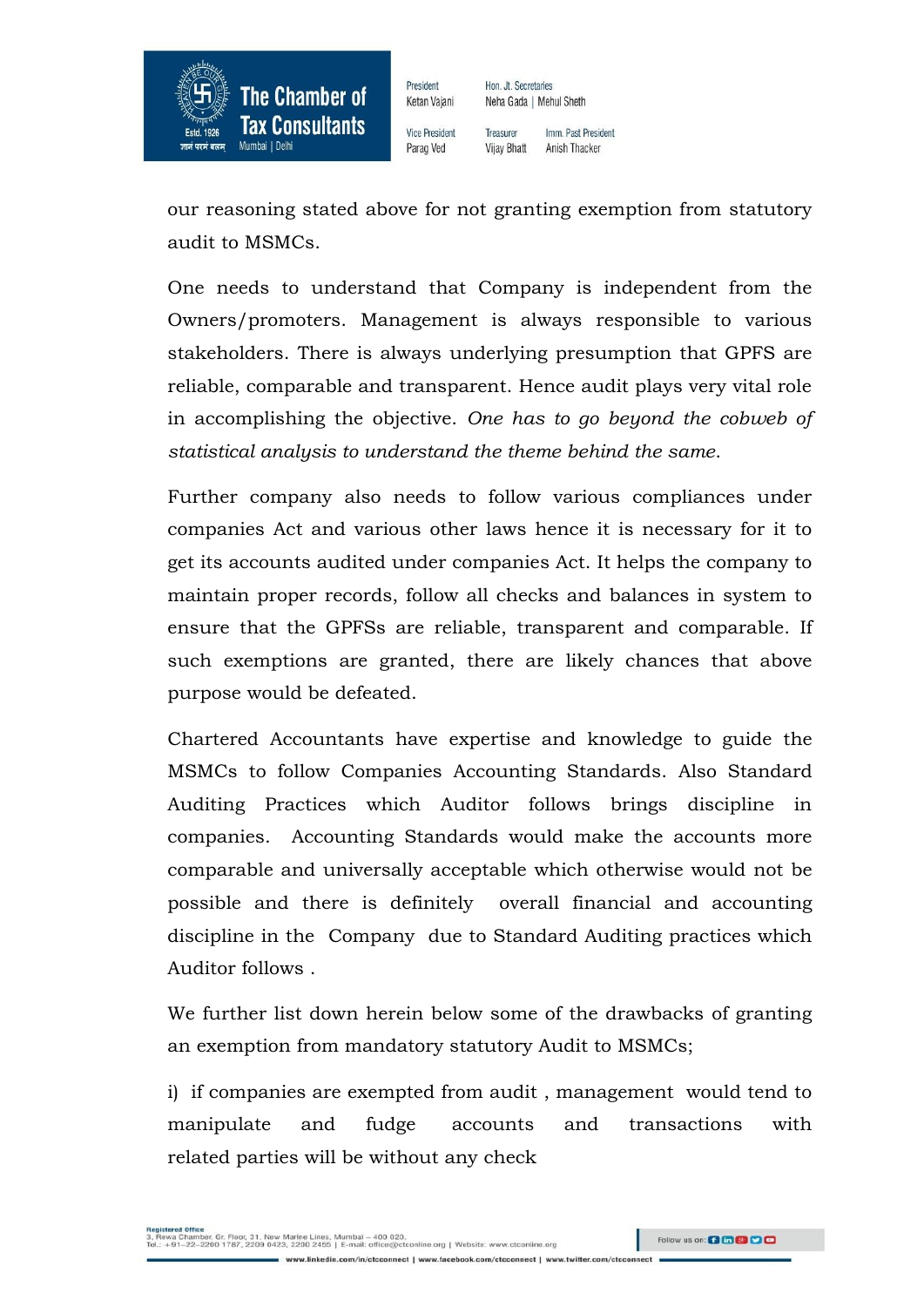

Vice President Parag Ved

President

Ketan Vaiani

Treasurer Imm. Past President **Vijay Bhatt** Anish Thacker

(ii) There will be indiscipline in maintenance of accounts .Also in the smaller entities not everyone has professional staff and non professionals may not be able to handle complex accounting entries.

(iii) Because of audit, there is a procedure of obtaining external confirmations from debtors, banks, lenders, borrowers, etc. and this brings in discipline in management.

(iv) Revised Schedule III of the Companies Act is quite complex and in absence of audit the details and disclosures under schedule III would always be questionable

(v) How would the independent directors derive confidence from the financial statements which are not audited

Exemption from Statutory Audit is already available to Partnership firm and Sole proprietary concern. So it is advisable for small companies to convert to similar structure where audit is either exempted or is not compulsory.

**Question No. 2**- "*Do you think there is a requirement for a separate set of auditing standards for MSMCs as it exists for accounting standards? If no, why not and if yes, what should be the basis for the same*"?

### **Answer**:

The current auditing standards are in line with international standards. Without prejudice to above, one can think in that direction for auditing standards keeping in mind that reliability of accounts and transparency should not get affected. However, the ICAI has already come out with a different Auditing Standard for Less Complex Entities & internationally IAASB has come out with a Exposure Draft for a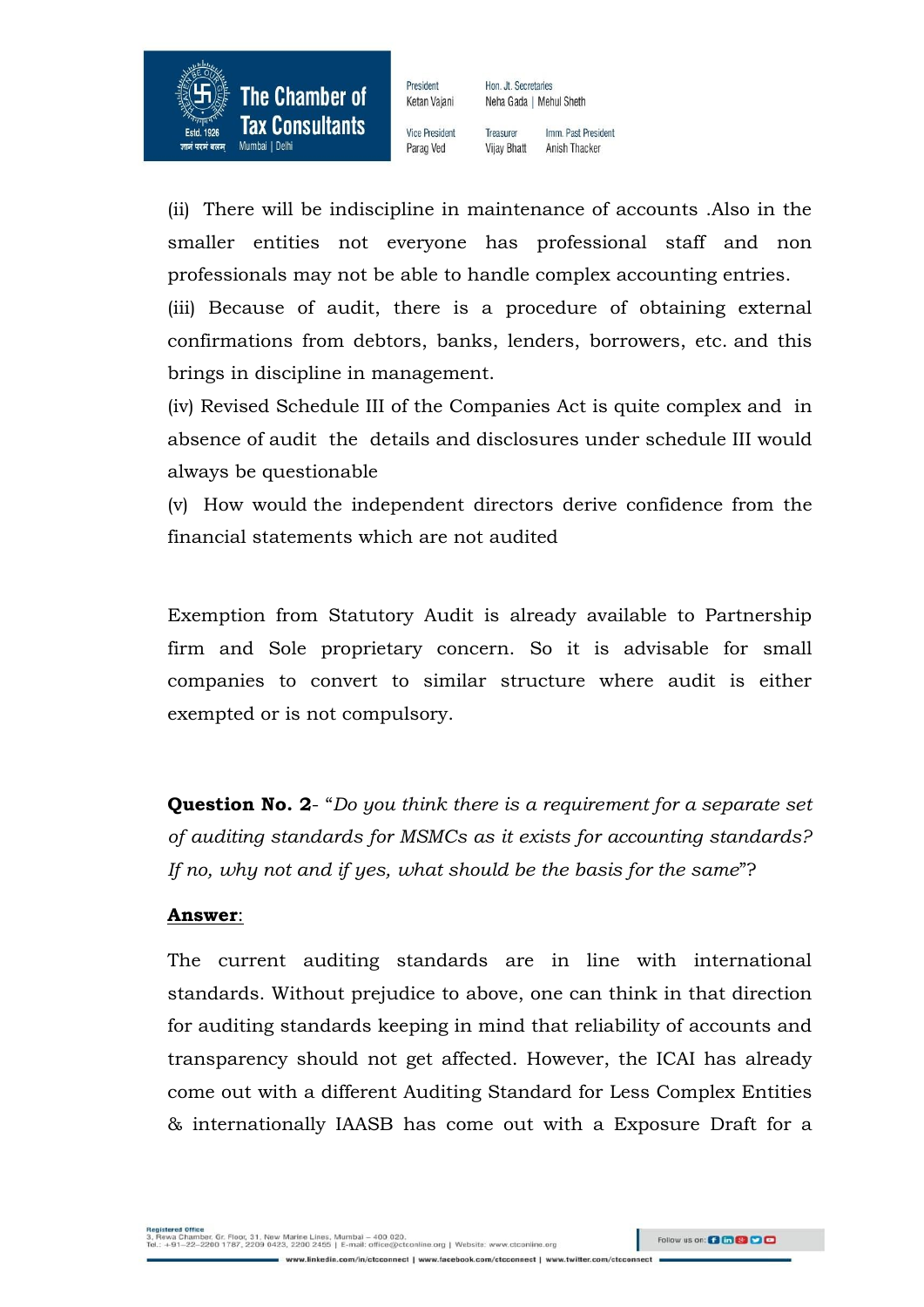

Vice President Parag Ved

President

Ketan Vaiani

Imm. Past President Treasurer **Vijay Bhatt** Anish Thacker

Separate Standard on Less Complex Entity which is expected to be issued in 2022

**Question No. 3** – "*The cost of conducting an audit as per the prescribed standards is an important input for the responses to Questions 1 and 2. Do you agree with the 18 approach for estimating standard cost of audit computed by NFRA? If not, which areas/ assumptions need changes*"?

#### **Answer:**

There can not be any standard parameter to bench mark the fees for Conducting the Audit. It depends upon various Qualitative Parameters such as time involved, Knowledge base, Skill set, experience of the Partners and team members, Research activities carried on, international exposure, skilled manpower, technology based infrastructure, compulsory training, etc. The cost would be different for different person and depends on various qualitative parameters. Hence the estimated costs as arrived at by NFRA are not appropriate. So it would be inappropriate to standardize audit fees. ICAI has already recommended the scale of fees to be charged by its members. Anyways, all the auditing practitioners/ firms definitely have their own standards to measure the cost and must be definitely factoring all those aspects as considered by the Authority. It should be left to the audit firms to decide their audit fees in free economy or open market.

**Question No. 4**- "*Do you think the current exemption thresholds for CARO, ICFR and statutory audit applicability need to be standardized and made uniform? If no, why not and if yes, what would be the criteria and thresholds*"?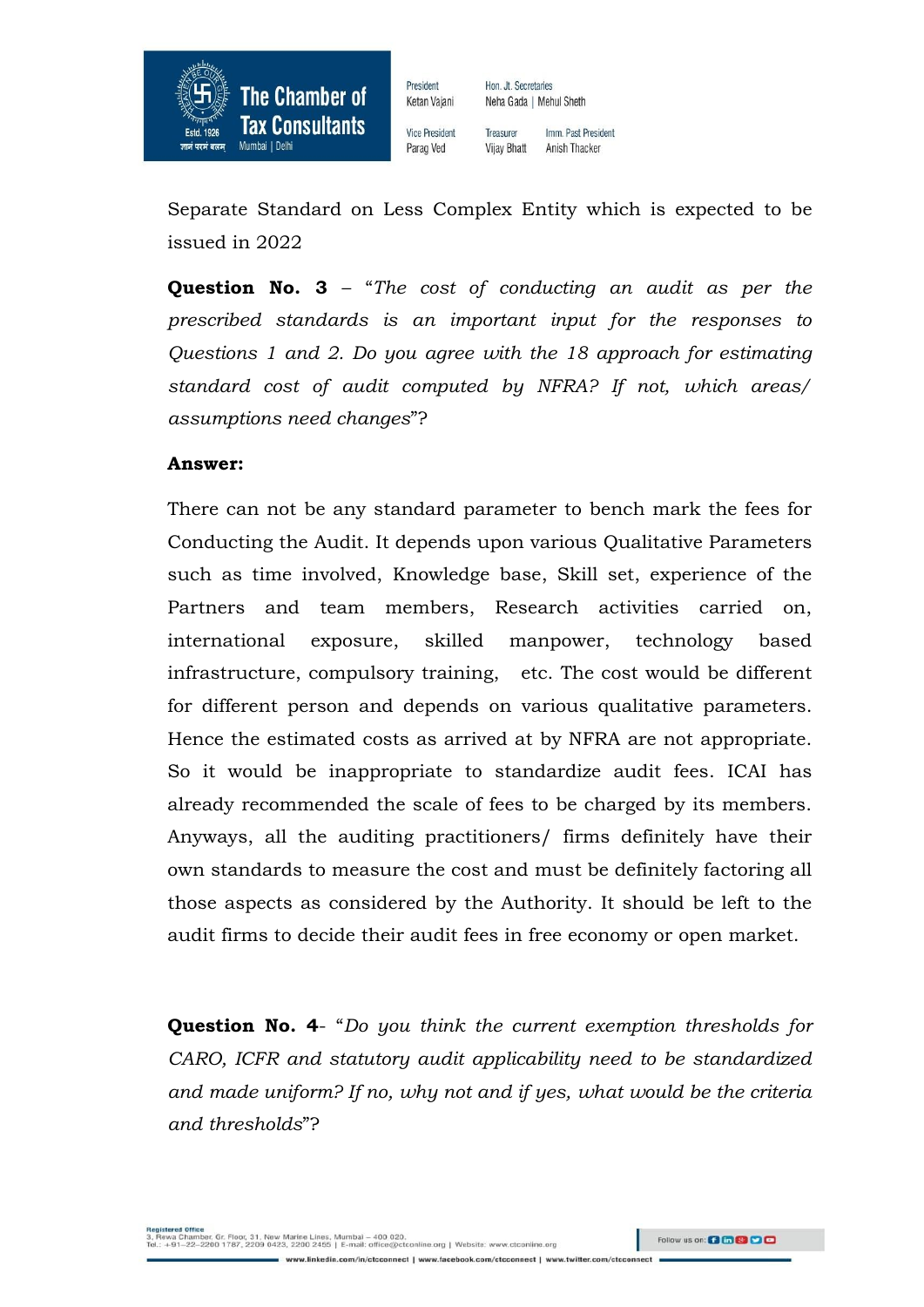

President Ketan Vaiani Vice President

Hon, Jt. Secretaries Neha Gada | Mehul Sheth

Parag Ved

Treasurer Imm Past President **Vijay Bhatt** Anish Thacker

### **Answer:**

We do not think the current exemption thresholds for CARO, ICFR and statutory audit applicability need to be standardized and made uniform. One has to understand the purpose & functionality of each the same.

Objective for issue if Companies Auditors Report Order (CARO) as stated by MCA, is that there are certain particular issues which are important to be reported with the financial statements for certain entities as a part of their audit reports. The auditor of such prescribed entities is required to report on the points as mentioned in CARO such as fixed assets, Inventories, loans given or taken by companies, timely payment of statutory dues etc after performing procedures for verification of the same. While doing so, care has been taken to ensure that certain categories of companies and smaller companies have been kept out of the same. It has specified following limits for applicability of the same to private companies

- (i) Whose gross receipts or revenue (including revenue from discontinuing operations) is less than or equal to Rs 10 crore in the financial year
- (ii) Whose paid up share capital plus reserves is less than or equal to Rs 1 crore as on Balance Sheet date.
- (iii) Is not a holding or subsidiary of a public company
- (iv) Whose borrowings is less than or equal to Rs 1 crore.

Similarly in case of Internal Control Over financial Reporting (ICFR) is a *Internal Control over Financial Reporting (ICFR)* is a process designed to provide reasonable assurance regarding the reliability of financial reporting and the preparation of financial statements for external purposes in accordance with generally accepted accounting principles.